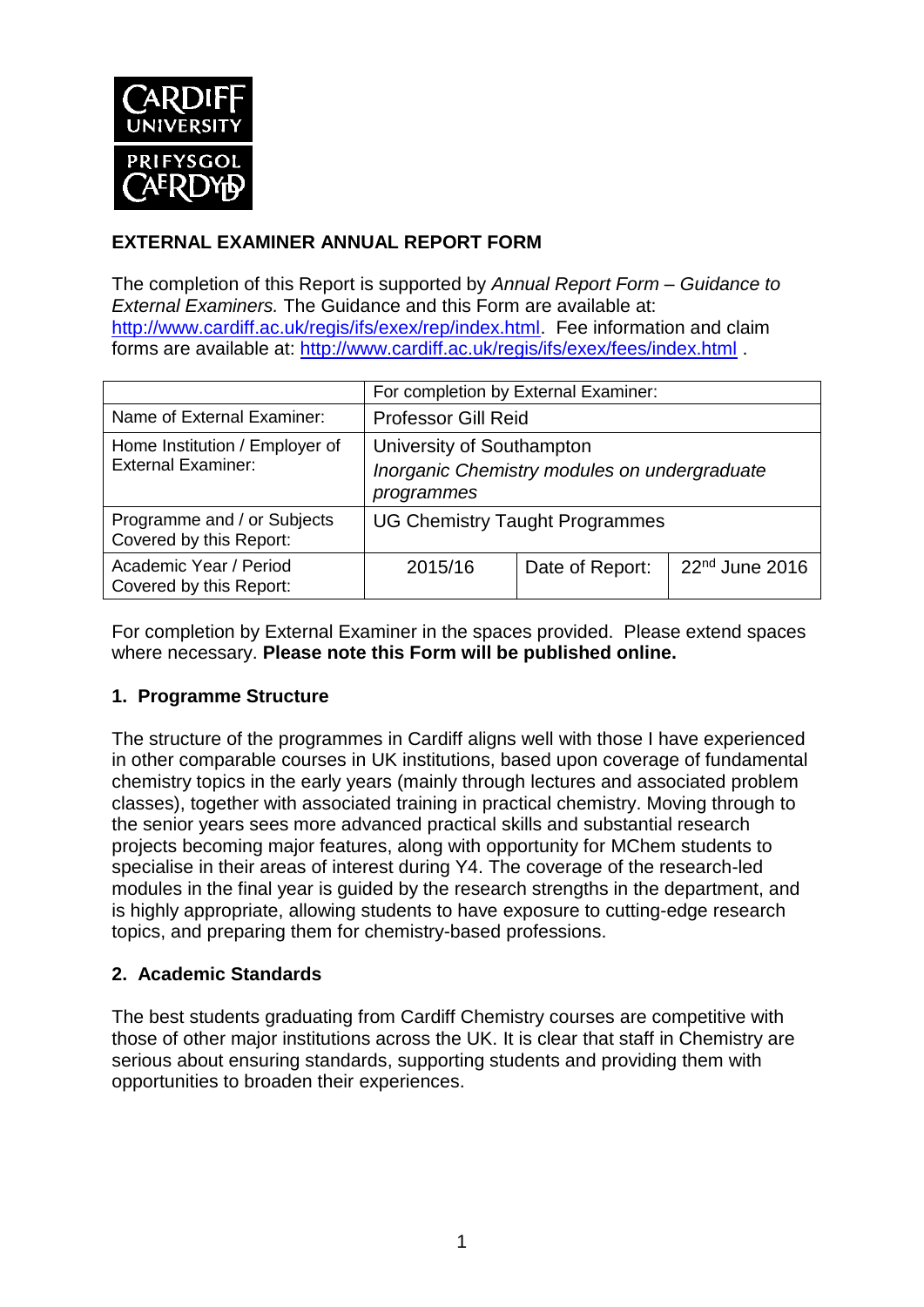#### **3. The Assessment Process**

The assessment process appears to be robust, suitably challenging to the students, and with a range of elements that enable them to demonstrate their knowledge, understanding and skills. With regards to the examination papers associated with the Inorganic chemistry, I consider the papers to be well structured, and I encourage staff to continue to include components of 'seen', 'unseen' and 'problem-solving' within the papers.

The final year research projects form a major part of the assessment. We looked at several representative reports at the borderlines and at the extremes of the class. It is clear that the MChem students generally perform very well, and engage fully with the project. This is the area that the students indicated they enjoy most – and that is very important for a subject like Chemistry. The recommendations made last year concerning the assessment of the projects have been embraced by the staff.

Specifically:

- 1) Supervisors now provide a short commentary to justify the marks that they award
- 2) A moderation process has been introduced to check for consistency between marks awarded and comments; this helps to eliminate 'uncalibrated' marking.

I was really impressed by the quality of the paperwork associated with the project assessment this year. Each of the External Examiners explored several project reports and were fully persuaded by the rigor and consistency of the process. The justification of the marks was very good and differentiated readily between reports/project outcomes. The overall process was excellent this year, and I fully recommend that it is continued in future years.

I also appreciated that bar charts of marks distributions, and averages over several years were made available for all courses. This gave rise to constructive discussions regarding some modules with either low or high averages; it was clear that staff had also discussed these in detail, and we were generally content with the final conclusions.

As in my comments from last year, I would strongly encourage the University to adopt a policy of quoting overall marks to one decimal place. On this basis marks of 68.0 (58.0, 48.0) are the lower boundary, giving a 2% window. The current system of using rounded integral marks means that the borderline is 2.5% below – i.e. 67.5 is rounded to 68%... This is out of line with all other institutions I have experience of and is in my view too far below the 70/60/50% classifications. The borderline of 2.5% is extremely generous and seriously risks a decline in standards at Cardiff University. This is a decision that needs to be made centrally, rather than within Chemistry. In my view, a mark of 67.5% (etc.) really ought to be awarded the lower degree classification, rather than be subject to the 'secondary rule'.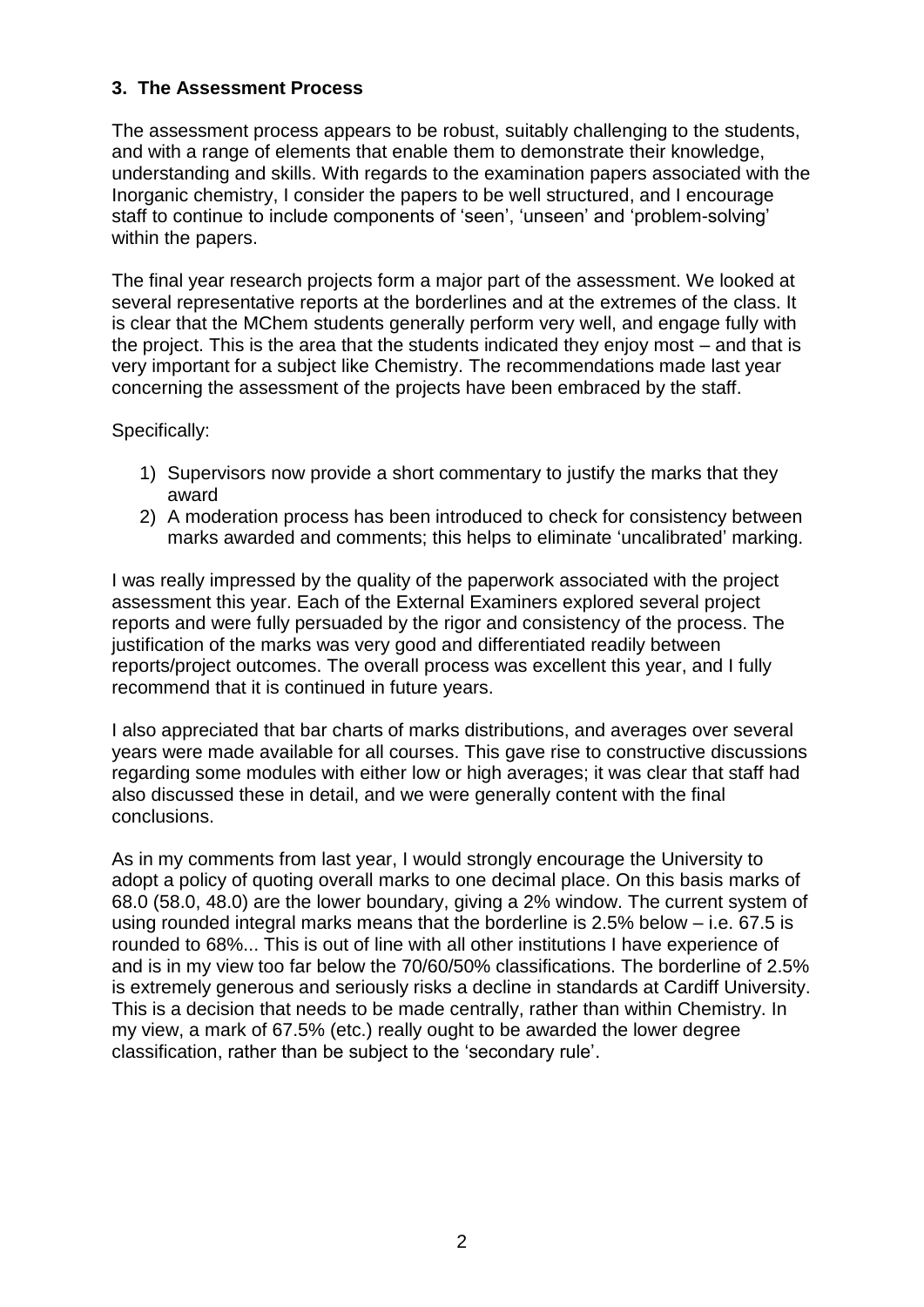#### **4. Year-on-Year Comments**

See 3. above – it is my opinion that the robustness of the assessments has improved, and I would like to thank the academic staff for their cooperation in giving all suggestions due consideration.

Regarding the exam paper preparation and the review process – the Inorganic papers were provided to me in very good order and in a timely fashion. I also appreciated receiving considered responses to my suggestions. The coverage of material was good, and the structure of the papers was mostly appropriate. As in previous years, I encourage examiners to continue to monitor the structure of the papers to ensure that there is some 'entry level' material that students who have engaged with the course should be able to score well on, even if they are not outstanding, some 'medium level' questions that are more stretching with regard to applying concepts/interpreting data and putting scientific arguments together. Then the final few marks are associated with the more challenging concepts to stretch the more able students and let them demonstrate their skills. This appears to have worked very well this year.

The overall quality of the assessment process this year is very high. I really appreciate the high level of commitment of staff to respond constructively to the suggestions made by the External Examiners.

## **5. Preparation / Induction Activity (for new External Examiners only)**

n/a

## **6. Noteworthy Practice and Enhancement**

The structure of the project assessment procedure is very good on the whole, ensuring parity in the marking procedures across the department. The current approach to project marking and moderation is an example of good practice.

The model answers were also in good order, and almost all of the papers also indicated whether the material was 'seen'/'unseen', i.e. 'bookwork' or 'application of knowledge to an unseen problem'.

I also consider the method employed in Chemistry to handle ECs to be an example of good practice

## **7. Appointment Overview (for retiring External Examiners only)**

n/a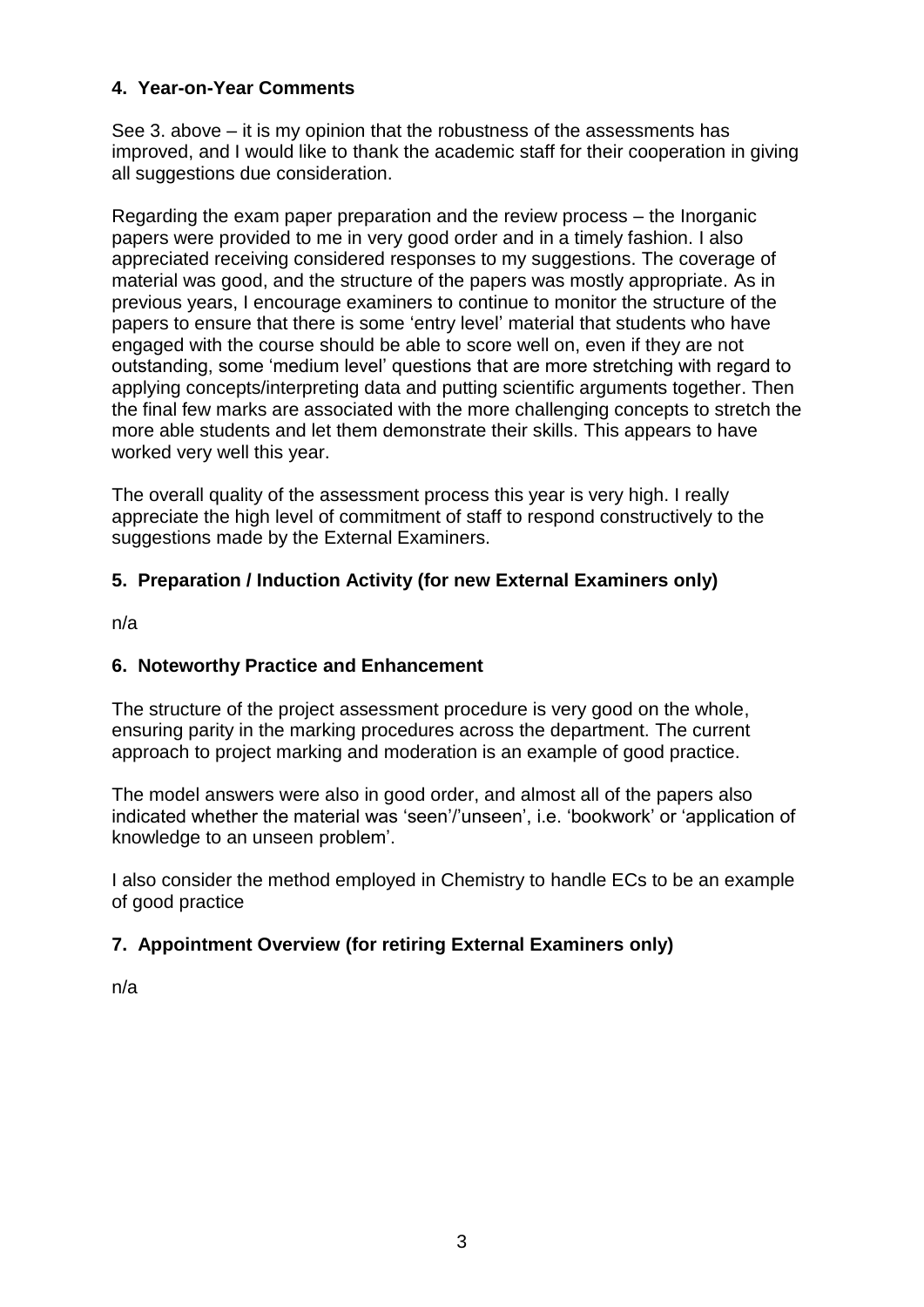# **8. Annual Report Checklist**

Please include appropriate comments within Sections 1-7 above for any answer of 'No'.

|                                          |                                                                                                                                                             | Yes $(Y)$ | <b>No</b><br>(N) | N/A<br>(N/A) |
|------------------------------------------|-------------------------------------------------------------------------------------------------------------------------------------------------------------|-----------|------------------|--------------|
| <b>Programme/Course Information</b>      |                                                                                                                                                             |           |                  |              |
| 8.1                                      | Did you receive sufficient information about the Programme and<br>its contents, learning outcomes and assessments?                                          |           |                  |              |
| 8.2                                      | Were you asked to comment on any changes to the assessment<br>of the Programme?                                                                             |           |                  | N/A          |
| <b>Draft Examination Question Papers</b> |                                                                                                                                                             |           |                  |              |
| 8.3                                      | Were you asked to approve all examination papers contributing<br>to the final award?                                                                        |           |                  |              |
| 8.4                                      | Were the nature, spread and level of the questions appropriate?                                                                                             | Y         |                  |              |
| 8.5                                      | Were suitable arrangements made to consider your comments?                                                                                                  | Y         |                  |              |
| <b>Marking Examination Scripts</b>       |                                                                                                                                                             |           |                  |              |
| 8.6                                      | Did you receive a sufficient number of scripts to be able to assess<br>whether the internal marking and classifications were appropriate<br>and consistent? | Y         |                  |              |
| 8.7                                      | Was the general standard and consistency of marking<br>appropriate?                                                                                         | Y         |                  |              |
| 8.8                                      | Were the scripts marked in such a way as to enable you to see<br>the reasons for the award of given marks?                                                  | Y         |                  |              |
| 8.9                                      | Were you satisfied with the standard and consistency of marking<br>applied by the internal examiners?                                                       | Y         |                  |              |
| 8.10                                     | In your judgement, did you have the opportunity to examine a<br>sufficient cross-section of candidates' work contributing to the<br>final assessment?       | Y         |                  |              |
|                                          | <b>Coursework and Practical Assessments</b>                                                                                                                 |           |                  |              |
| 8.11                                     | Was the choice of subjects for coursework and / or practical<br>assessments appropriate?                                                                    | Y         |                  |              |
| 8.12                                     | Were you afforded access to an appropriate sample of<br>coursework and / or practical assessments?                                                          | Y         |                  |              |
| 8.13                                     | Was the method and general standard of assessment<br>appropriate?                                                                                           | Y         |                  |              |
| 8.14                                     | Is sufficient feedback provided to students on their assessed<br>work?                                                                                      | Y         |                  |              |
|                                          | <b>Clinical Examinations (if applicable)</b>                                                                                                                |           |                  |              |
| 8.15                                     | Were satisfactory arrangements made for the conduct of clinical<br>assessments?                                                                             |           |                  | N/A          |
|                                          | <b>Sampling of Work</b>                                                                                                                                     |           |                  |              |
| 8.16                                     | Were you afforded sufficient time to consider samples of<br>assessed work?                                                                                  | Y         |                  |              |
| <b>Examining Board Meeting</b>           |                                                                                                                                                             |           |                  |              |